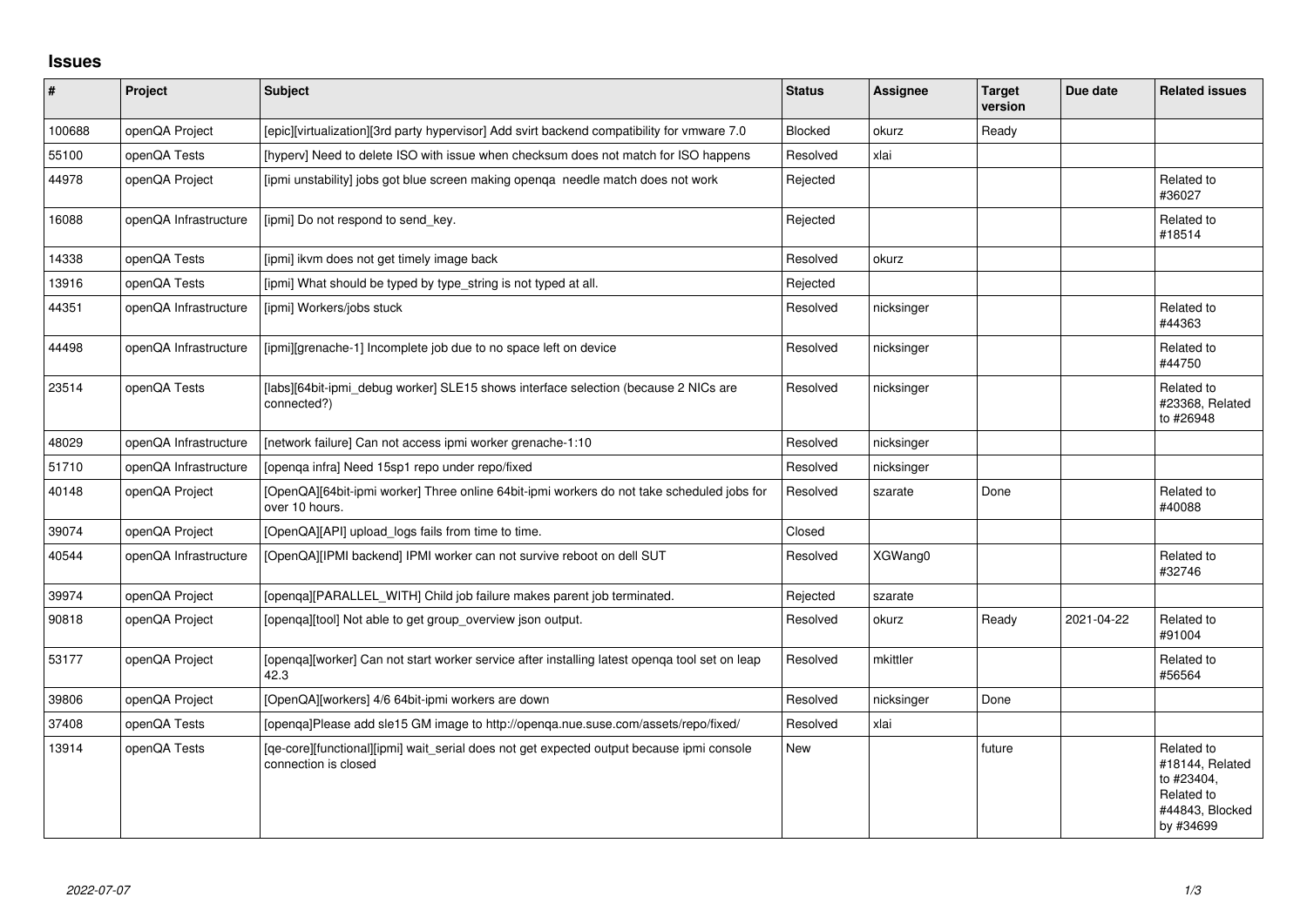| $\vert$ # | Project               | <b>Subject</b>                                                                                                             | <b>Status</b> | Assignee          | <b>Target</b><br>version | Due date | <b>Related issues</b>                                                                                                                                                                                                              |
|-----------|-----------------------|----------------------------------------------------------------------------------------------------------------------------|---------------|-------------------|--------------------------|----------|------------------------------------------------------------------------------------------------------------------------------------------------------------------------------------------------------------------------------------|
| 32746     | openQA Tests          | [sle][tools][remote-backends][hard] Incomplete job because console isn't responding<br>correctly. Half-open socket on IPMI | Resolved      | okurz             |                          |          | Related to<br>#31375, Related<br>to #32089,<br>Related to<br>#37087, Related<br>to #40544,<br>Related to<br>#41330, Related<br>to #46964,<br>Related to<br>#48482, Related<br>to #60161, Has<br>duplicate #40655,<br>Blocks #34471 |
| 19992     | openQA Tests          | [sle][virtualization]Guest installation on sle11sp4 both xen and kvm is skipped                                            | Resolved      | xlai              |                          |          |                                                                                                                                                                                                                                    |
| 19602     | openQA Tests          | [tools] New ipmi backend can not switch back to sol console from root-ssh console                                          | Resolved      | xlai              |                          |          |                                                                                                                                                                                                                                    |
| 44690     | openQA Project        | [tools] Repos in http://openqa.suse.de/assets/repo/fixed/ got deleted from time to time after<br>new openqa deployment     | Resolved      | mkittler          | Current<br>Sprint        |          |                                                                                                                                                                                                                                    |
| 44795     | openQA Infrastructure | [tools] setup failure: Cache service not available.                                                                        | Rejected      |                   |                          |          |                                                                                                                                                                                                                                    |
| 46583     | openQA Project        | [tools][dependency jobs][scheduling] Request to support reasonable START_AFTER on ipmi.                                    | Closed        |                   |                          |          | Is duplicate of<br>#41066                                                                                                                                                                                                          |
| 45749     | openQA Project        | [tools][scheduler] Multi-machine jobs with higher priority do not get worker to run.                                       | Resolved      |                   |                          |          |                                                                                                                                                                                                                                    |
| 19740     | openQA Tests          | [tools][virtualization][ipmi] root-ssh console sometimes can not be established                                            | Closed        | xlai              |                          |          |                                                                                                                                                                                                                                    |
| 19742     | openQA Tests          | [tools][virtualization][new ipmi backend] The root-ssh console can not work when the host<br>kernel upgraded.              | Closed        | xlai              |                          |          |                                                                                                                                                                                                                                    |
| 17694     | openQA Tests          | [tools][virtualization]Please add sles11sp3/sles11sp4 GM image into<br>https://openqa.suse.de/assets/repo/fixed/.          | Resolved      | <b>RBrownSUSE</b> |                          |          |                                                                                                                                                                                                                                    |
| 17936     | openQA Tests          | [tools]Add jenkins job to automatically trigger ipmi mainboard restart periodically.                                       | Resolved      | xlai              |                          |          |                                                                                                                                                                                                                                    |
| 17866     | openQA Tests          | [tools]Please add sles12sp2 x86_64 GM repo image to<br>https://openga.suse.de/assets/repo/fixed/.                          | Resolved      | okurz             |                          |          |                                                                                                                                                                                                                                    |
| 78444     | QA                    | [virtualization] alice to delete                                                                                           | Closed        |                   |                          |          |                                                                                                                                                                                                                                    |
| 18834     | openQA Tests          | [virtualization] Orthos machine is still not ready to be used in proxy mode testing - hang when<br>installing via pxe      | Rejected      | okurz             |                          |          |                                                                                                                                                                                                                                    |
| 33136     | openQA Tests          | [virtualization][functional][y] XEN/KVM host text mode installation on ipmi backend fails.                                 | Resolved      | okurz             | Milestone 24             |          |                                                                                                                                                                                                                                    |
| 47060     | openQA Project        | [worker service][scheduling] openqaworker2:21 ~ openqaworker2:24 stops getting new jobs<br>for over 1 day.                 | Resolved      | mkittler          | Current<br>Sprint        |          | Related to<br>#47117, Related<br>to #47087                                                                                                                                                                                         |
| 39356     | openQA Project        | [worker] opengaworker13:3 is not a proper 64bit-ipmi worker                                                                | Resolved      | mgriessmeier      |                          |          |                                                                                                                                                                                                                                    |
| 12926     | openQA Tests          | Can not get ipmi serial output correctly.                                                                                  | Resolved      | xlai              |                          |          | Blocks #12982                                                                                                                                                                                                                      |